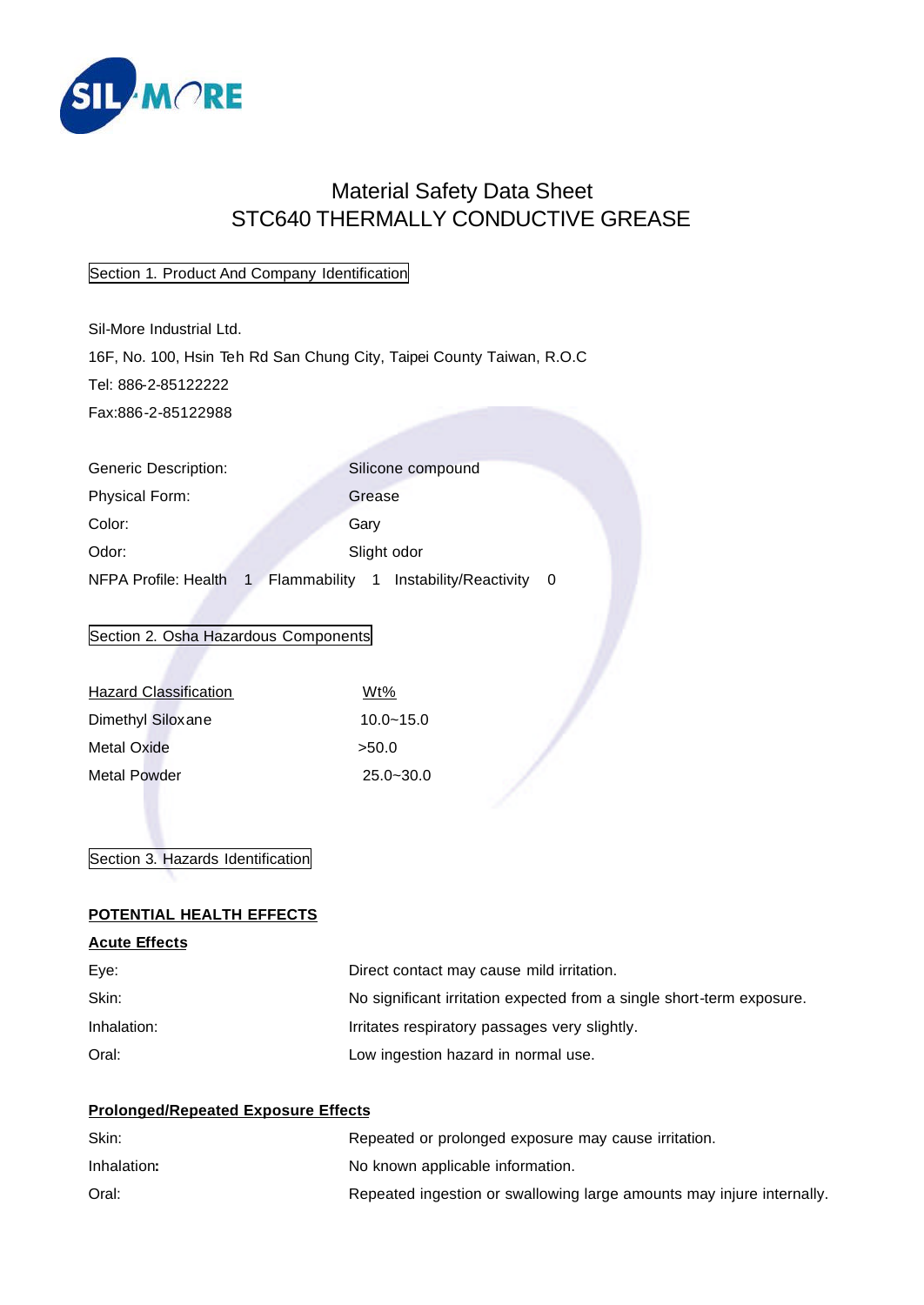

#### **Signs and Symptoms of Overexposure**

No known applicable information.

#### **Medical Conditions Aggravated by Exposure**

No known applicable information.

#### Section 4. First Aid Measures

Eye: Immediately flush with water. Skin: Skin: No first aid should be needed. Inhalation: No first aid should be needed. Oral: Get medical attention. Comments: Treat symptomatically.

# Section 5. Fire Fighting Measures

| Flash Point:                | Not applicable.                                                           |
|-----------------------------|---------------------------------------------------------------------------|
| Autoignition Temperature:   | Not determined.                                                           |
| Flammability Limits in Air: | Not determined.                                                           |
| <b>Extinguishing Media:</b> | On large fires use dry chemical, foam or water spray. On small fires use  |
|                             | carbon dioxide (CO2), dry chemical or water spray. Water can be used      |
|                             | to cool fire exposed containers.                                          |
| Fire Fighting Measures:     | Self-contained breathing apparatus and protective clothing should be      |
|                             | worn in fighting large fires involving chemicals. Use water spray to keep |
|                             | fire exposed containers cool. Determine the need to evacuate or isolate   |
|                             | the area according to your local emergency plan.                          |
| Unusual Fire Hazards:       | None.                                                                     |

# **Hazardous Decomposition Products**

Thermal breakdown of this product during fire or very high heat conditions may evolve the following hazardous decomposition products: Carbon oxides and traces of incompletely burned carbon compounds. Silicone dioxide. Formaldehyde. Hydrogen. Metal oxides.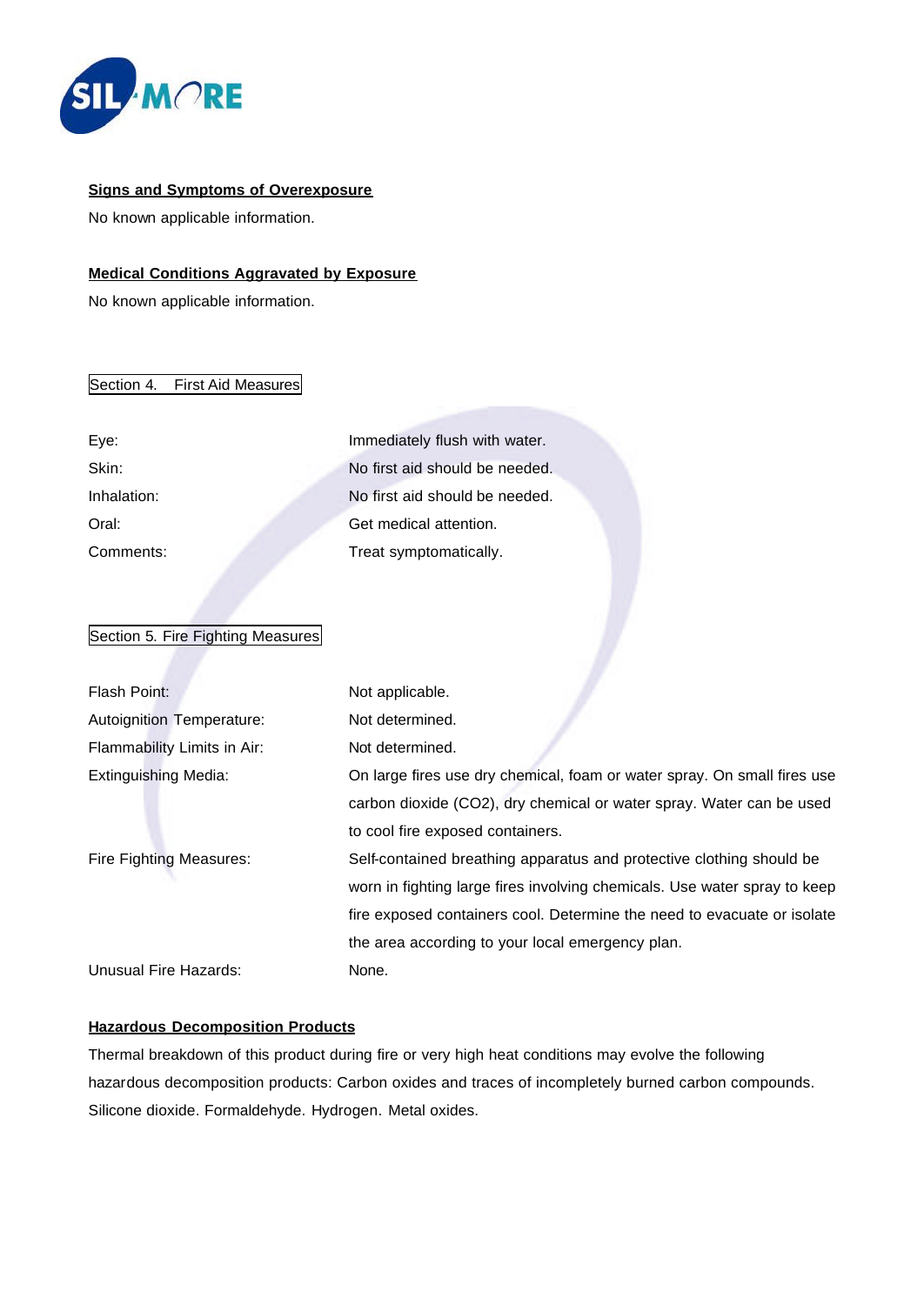

#### Section 6. Accidental Release Measures

Containment/Clean up: Observe all personal protection equipment recommendations described in Sections 5 and 8. Wipe up or scrape up and contain for salvage or disposal. Materials in contact with water, moisture, acids or bases have the potential to generate hydrogen gas. Recovered material should be stored in a vented container. Clean area as appropriate since spilled materials, even in small quantities, may present a slip hazard. Final cleaning may require use of steam, solvents or detergents. Dispose of saturated absorbent or cleaning materials appropriately, since spontaneous heating may occur. Local, state and federal laws and regulations may apply to releases and disposal of this material, as well as those materials and items employed in the cleanup of releases. You will need to determine which federal, state and local laws and regulations are applicable. Sections 13 and 15 of this MSDS provide information regarding certain federal and state requirements.

#### Section 7. Handling and Storage

Use with adequate ventilation. Avoid eye contact. Do not take internally.

Product may evolve minute quantities of flammable hydrogen gas which can accumulate. Adequately ventilate to maintain vapors well below flammability limits and exposure guidelines. Do not repackage. Do not store in glass containers which may shatter due to pressure build up. Clogged container vents may increase pressure build up. Keep container closed and store away from water or moisture.

#### Section 8. Exposure Controls / Personal Protection

#### **Component Exposure Limits**

There are no components with workplace exposure limits.

#### **Engineering Controls**

Local Ventilation: Recommended. General Ventilation: Recommended.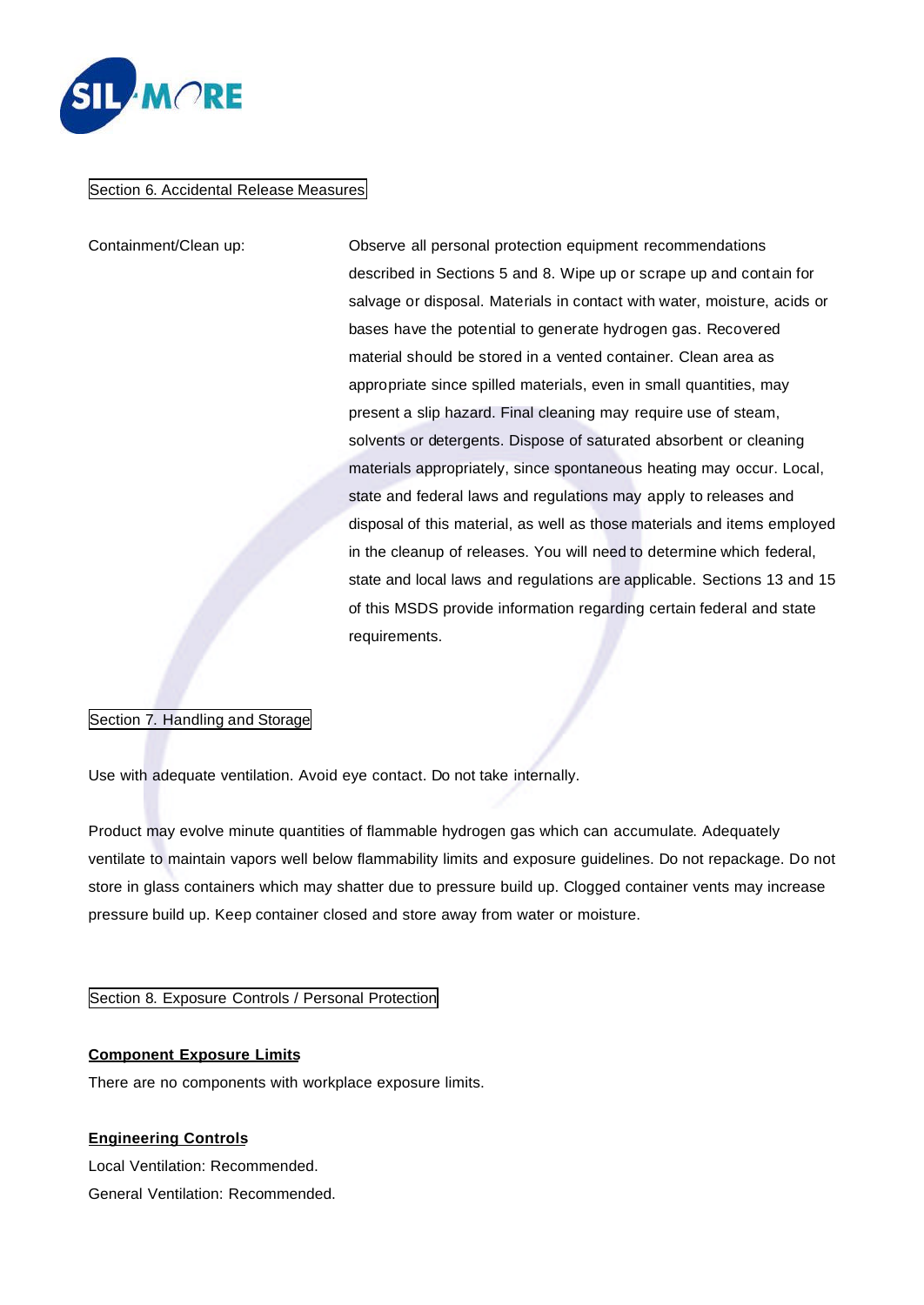

#### **Personal Protective Equipment for Routine Handling**

| Eyes:                | Use proper protection - safety glasses as a minimum. |
|----------------------|------------------------------------------------------|
| Skin:                | Washing at mealtime and end of shift is adequate.    |
| Suitable Gloves:     | No special protection needed.                        |
| Inhalation:          | No respiratory protection should be needed.          |
| Suitable Respirator: | None should be needed.                               |

#### **Personal Protective Equipment for Spills**

| Eyes:                           | Use proper protection - safety glasses as a minimum.            |
|---------------------------------|-----------------------------------------------------------------|
| Skin:                           | Washing at mealtime and end of shift is adequate.               |
| Inhalation/Suitable Respirator: | No respiratory protection should be needed.                     |
| <b>Precautionary Measures:</b>  | Avoid eye contact. Do not take internally. Use reasonable care. |

Note: These precautions are for room temperature handling. Use at elevated temperature or aerosol/spray applications may require added precautions.

# Section 9. Physical and Chemical Properties

| <b>Physical Form:</b>    | Grease          |
|--------------------------|-----------------|
| Color:                   | Grav            |
| Odor:                    | Slight odor     |
| Specific Gravity @ 25°C: | 2.10            |
| Viscosity:               | Not determined. |
| Freezing/Melting Point:  | Not determined. |
| Boiling Point:           | Not determined. |
| Vapor Pressure @ 25°C:   | Not determined. |
| Vapor Density:           | Not determined. |
| Solubility in Water:     | Not determined. |
| pH:                      | Not determined. |
| <b>Volatile Content:</b> | Not determined. |

# Section 10. Stability and Reactivity

| <b>Chemical Stability:</b> | Stable.                                  |
|----------------------------|------------------------------------------|
| Hazardous Polymerization:  | Hazardous polymerization will not occur. |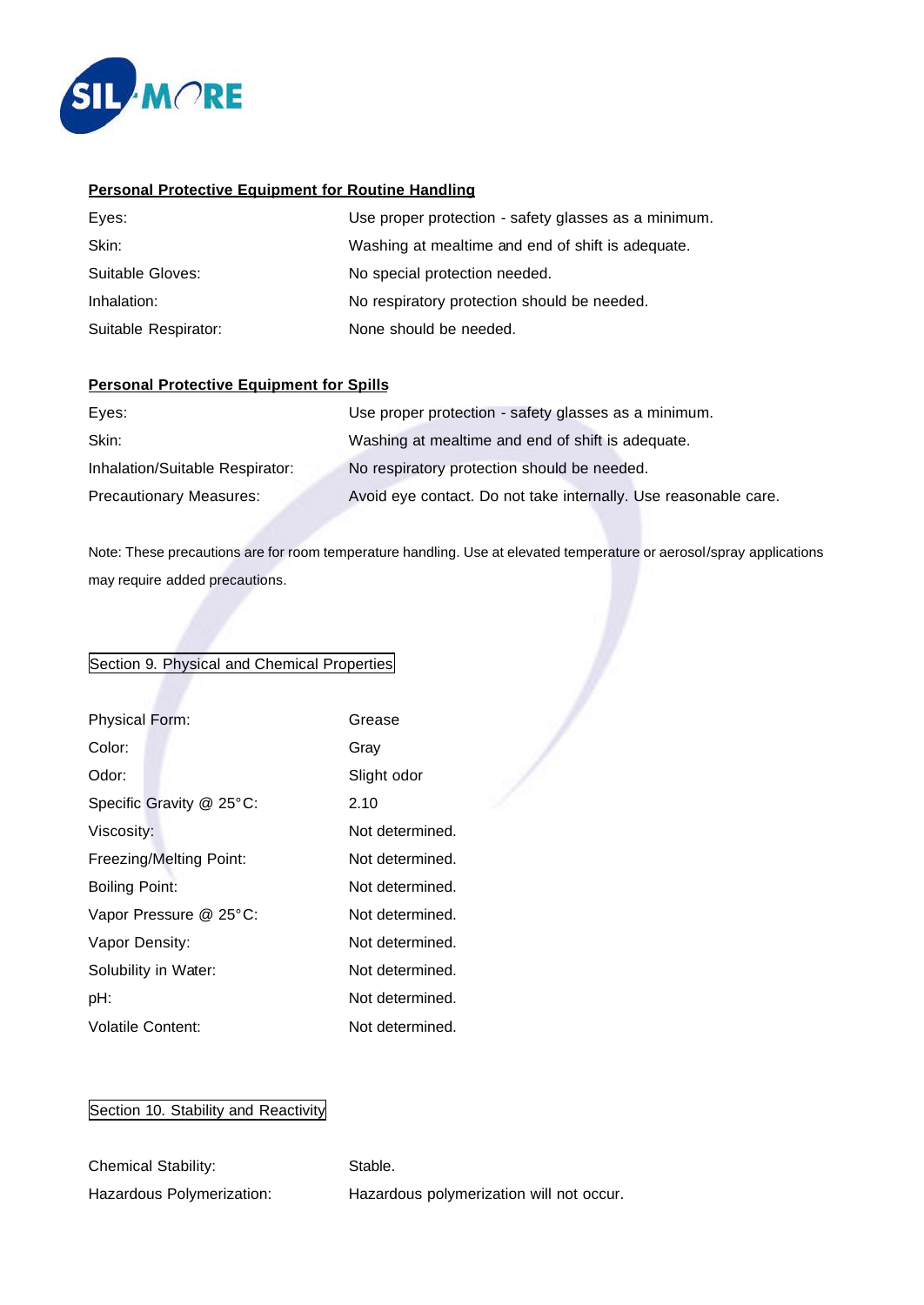

| Conditions to Avoid: |  |
|----------------------|--|
| Materials to Avoid:  |  |

None.

.

Oxidizing material can cause a reaction.

Section 11. Toxicological Information

# **Component Toxicology Information**

This material contains zinc oxide. Zinc oxide produced adverse developmental effects when fed to rats at 200 mg/kg/day for 21 days prior to mating and throughout pregnancy. However, no adverse effects were observed at a dose of 100 mg/kg/day for the same duration.

# **Special Hazard Information on Components**

No known applicable information.

Section 12. Ecological Information

# **Environmental Fate and Distribution**

Complete information is not yet available.

#### **Environmental Effects**

Complete information is not yet available.

# **Fate and Effects in Waste Water Treatment Plants**

Complete information is not yet available.

#### Ecotoxicity Classification Criteria

| Hazard Parameters (LC50 or EC50)  | High         | Medium                 | Low   |  |
|-----------------------------------|--------------|------------------------|-------|--|
| Acute Aquatic Toxicity (mg/L)     | <=           | $>1$ and $\leq 100$    | >100  |  |
| <b>Acute Terrestrial Toxicity</b> | $\leq$ = 100 | $>100$ and $\leq 2000$ | >2000 |  |

This table is adapted from "Environmental Toxicology and Risk Assessment", ASTM STP 1179, p.34, 1993.

This table can be used to classify the ecotoxicity of this product when ecotoxicity data is listed above. Please read the other information presented in the section concerning the overall ecological safety of this material.

Section 13. Disposal Considerations

#### **RCRA Hazard Class (40 CFR 261)**

When a decision is made to discard this material, as received, is it classified as a hazardous waste? Yes Characteristic Waste: